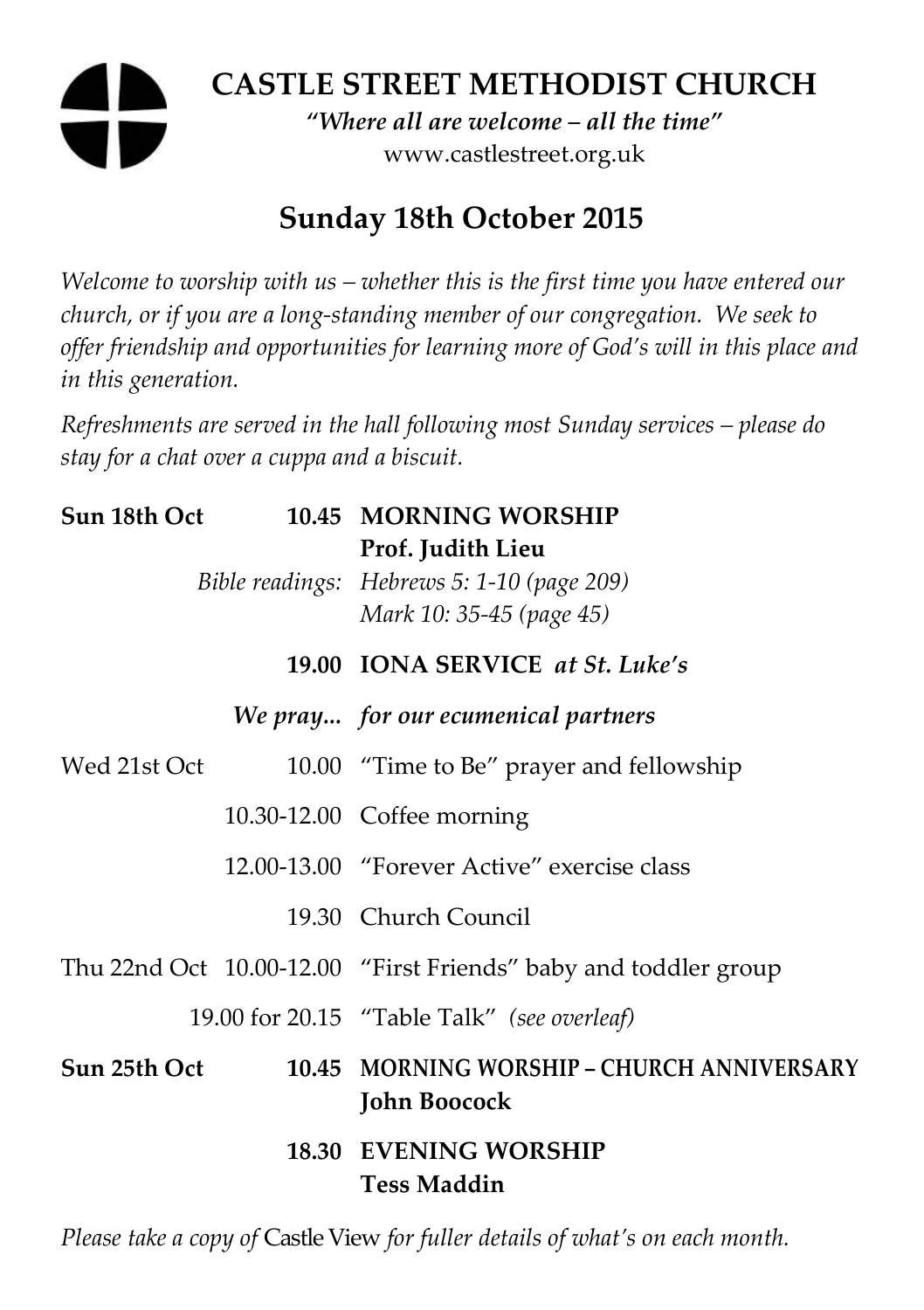#### **Next Sunday morning's service**

Sunday 25th October is our Church Anniversary – the 101st in this building. The morning service, led by John Boocock, will include the projected illustrations used at our Pageant of Predecessors on 25th October last year. The pictures will be linked by a spoken commentary. There will be fewer hymns and other items in the service order, and no sermon as such.

+\*+\*\*\*\*+

#### **Table Talk**

"Table Talk" restarted last week, with a planning session for this term. Thursday evenings planned so far are:

- 22nd Oct: "Eat, Pray, Share" session 1 the first of a five-session resource looking at Holy Communion.
- 29th Oct: "Eat, Pray, Share" session 2.
- 5th Nov: probably watch the fireworks on Jesus Green (possibly from Castle Mound), followed by refreshments at a venue to be confirmed.
- 12th Nov: to be decided (depending on the availability of other people possibly "Eat, Pray, Share" session).
- 19th Nov<sup>-</sup> to be decided.
- 26th Nov: to be decided.
- 3rd Dec: to be decided last meeting of Michaelmas Term.

It is hoped to arrange one session with Rebekah to tell us about her missions trip to the Dominican Republic, one session on Israel / Palestine and our possible Christian responses, and possibly the SCM India speaker talking about Dalit Theology (pencilled in for 19th November).

As ever, these sessions are open to everyone. We meet at 7pm for a simple supper. About 8pm we have coffee and cake, and then we start our discussions with some worship. You are welcome to join us at 7pm or 8pm as best suits you. We finish our discussions at 9pm then those that can stay help clear up, or if you need to go home, you go home.

Meals are simple food to share, a suggested donation is made (usually about  $£2$  to  $£2.50$ ) and the people who have cooked are reimbursed the expense. Do come and join us!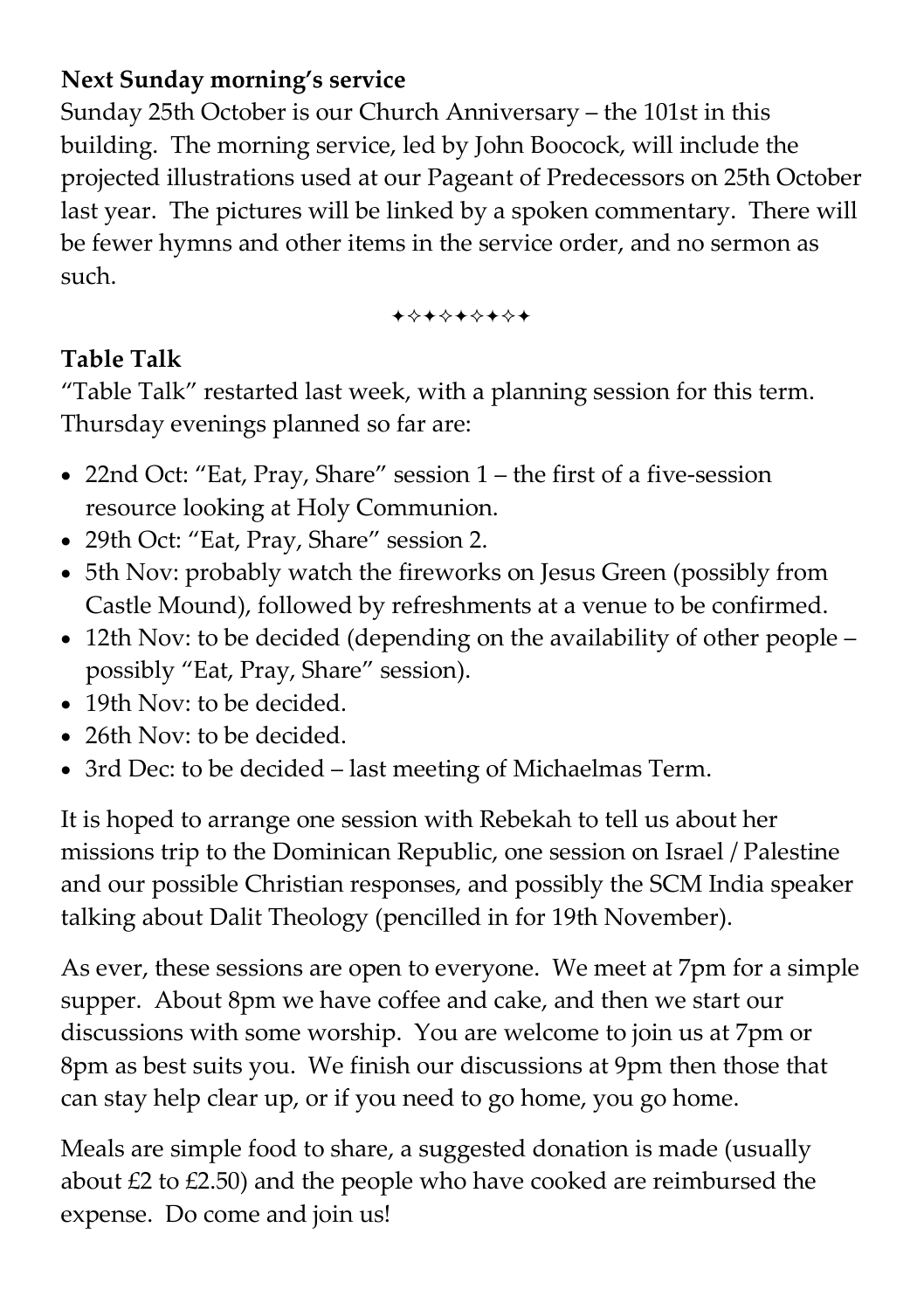#### **Volunteers required**

There are a number of roles within the church family at Castle Street which need filling or for which we need help.

First, the Pastoral and Family Committee needs a secretary. It only meets three times each year, but is one of the two committees we *must* have under current Methodist Church rules. Connected with this, we also need some more Pastoral Visitors – Alison can explain what this job entails.

We thank Mike Sharpe for all the work he has done at Castle Street over many years, but he is having to give up some of the jobs he currently does, due to taking on more responsibility in the circuit. Two important jobs which Mike currently does are with regard to managing car park lettings, and managing external bookings of the church hall and the two meeting rooms. Both are important in the fact they make a big financial contribution to the running of our church – income from the weekly offering (including standing orders) is a long way short of being enough. If you want to know more about what these two jobs involve, then have a word with Mike. Eventually Mike will also need to stand down as Church Treasurer, so we're also looking for someone to become a deputy treasurer, to "learn the ropes" with a view to taking over eventually.

Finally, we often have one or two residents of Edward House worshipping with us on Sunday mornings. They are in wheelchairs, and need to be collected and taken back. We're looking for a few people to join a rota for collecting them from Edward House, which would necessitate going for them at about 10.30am, probably only once a month.

Anyone who thinks they can help with any of this should have a word with one of the stewards. Could it be you?

+\*\*\*\*\*\*\*

#### **Advance notice – Sunday 15th November**

After the morning service on 15th November, there will be a bring-andshare lunch, followed by a talk about refugees in Malta. The talk, entitled "Out of Africa into Malta" will be given by Revd. Joy and Dr. Geoff Levine; they have twice visited the refugee camps in Malta, at the invitation of St. Andrew's Church in Valletta, Malta.